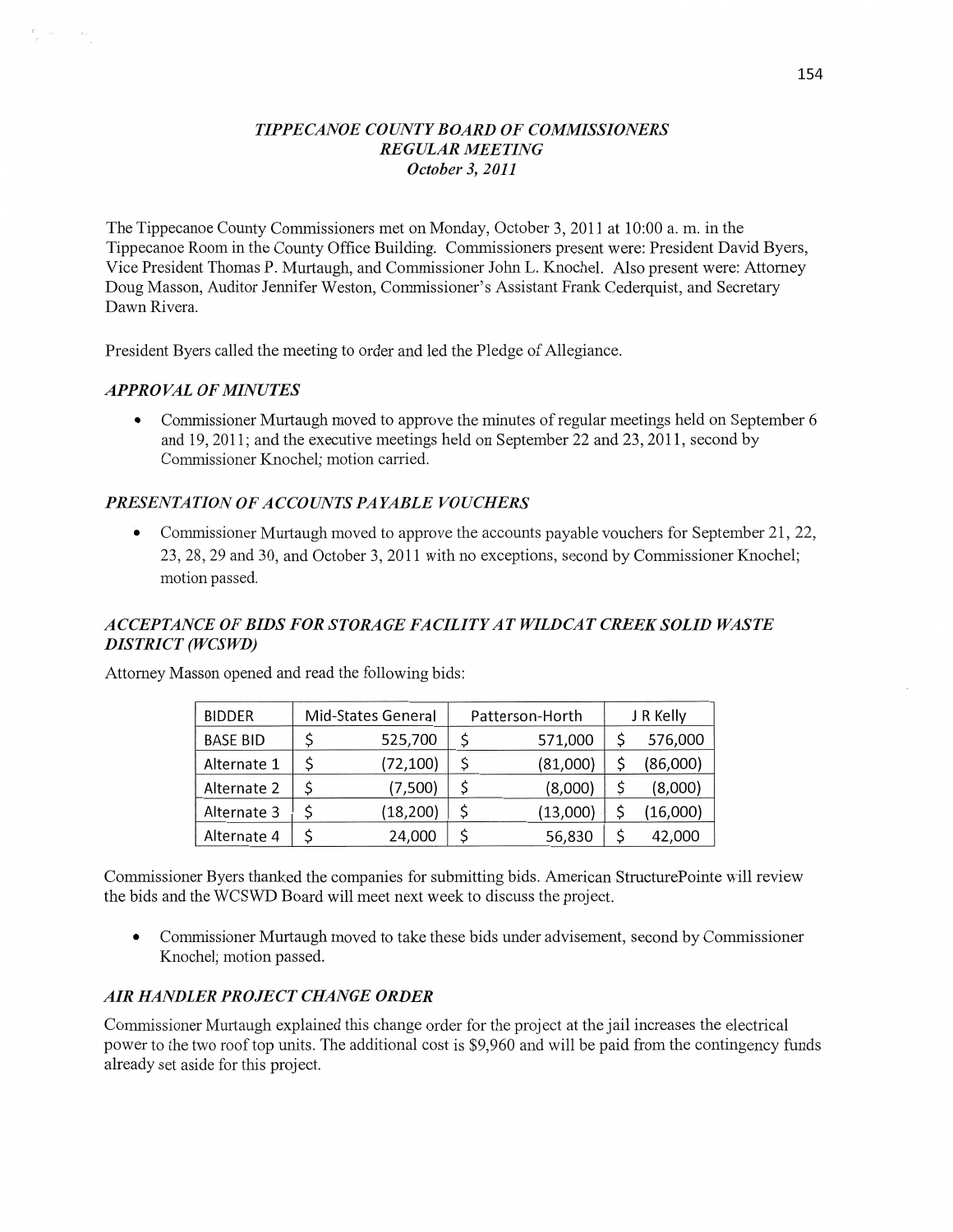**0** Commissioner Murtaugh moved to approve the change order as stated, second by Commissioner Knochel; motion passed.

 $\sim 10^{-11}$ 

 $\sim 100$ 

## *HIGH* WA *Y — Opal Kuhl*  **Survey** Result for **Renaming State Road** 25

 $\ddot{\phantom{a}}$ 

Director Opal Kuhl explained the Indiana Department of Transportation (INDOT) requested the county decide on a name for that section of SR 25, which is from Schuyler Ave. to the eastern county line, to be turned over to the county once the Hoosier Heartland road project is completed. Postcards asking for name proposals were mailed to every property owner on the affected section of road. A total of 31 responses were received; 18 suggesting "Old SR 25"; 3 recommending specific names; and 10 requesting no change at all. These 10 were included with the 18 since INDOT requires the name to be changed. Ms. Kuhl will forward the meeting minutes to INDOT as evidence of name approval so they can begin preparing new signs for the transition.

**0** Commissioner Murtaugh moved to recommend renaming the road **"Old** State Road 25", second by Commissioner Knochel; motion passed.

#### **Maintenance Bond** for **Bridge** #41

Ms. Kuhl presented a three year maintenance bond from Wirtz & Yates in the amount of \$5,000 for concrete repairs to Bridge  $#41$ , which is the bridge on CR 100 N over the Wildcat creek.

**0** Commissioner Murtaugh moved to approve the maintenance bond with Wirtz & Yates in the amount of \$5,000, second by Commissioner Knochel; motion passed.

#### **Change** Order #3 from Milestone **Contractors** for the South **River** Rd. **Project**

Director Kuhl explained the project is complete and this final change order is issued to balance out quantities, such as asphalt. Change Order #3 is for \$53,285.90, bringing the total contact amount to \$2,462,146.55. The cost of the contract increased of 3%, which Ms. Kuhl said shows the **initial** bid quantities were fairly accurate.

• Commissioner Murtaugh moved to approve Change Order #3 in the amount of \$53,285.90, second by Commissioner Knochel; motion passed.

#### MI *T S* — *Dave Sturgeon*  **Acceptance** of **Quote**

Executive Director Dave Sturgeon presented **a** quote from Sensory Technologies for replacement of the front projector in the Tippecanoe room. The projector currently in that location will be kept as a back-up. The quote is for \$3,722 in equipment and \$560 installation charges.

**0** Commissioner Murtaugh moved to accept the quote from Sensory Technologies for \$4,282, second by Commissioner Knochel; motion passed.

#### **Acceptance** of **Scope** of Work **Agreement**

Mr. Sturgeon presented an agreement from Software Information Systems in the amount of \$8,280 for technical assistance when updating the Exchange 2010 mail server.

**0** Commissioner Murtaugh moved to accept the agreement with Software Information Systems for \$8,280, second by Commissioner Knochel; motion passed.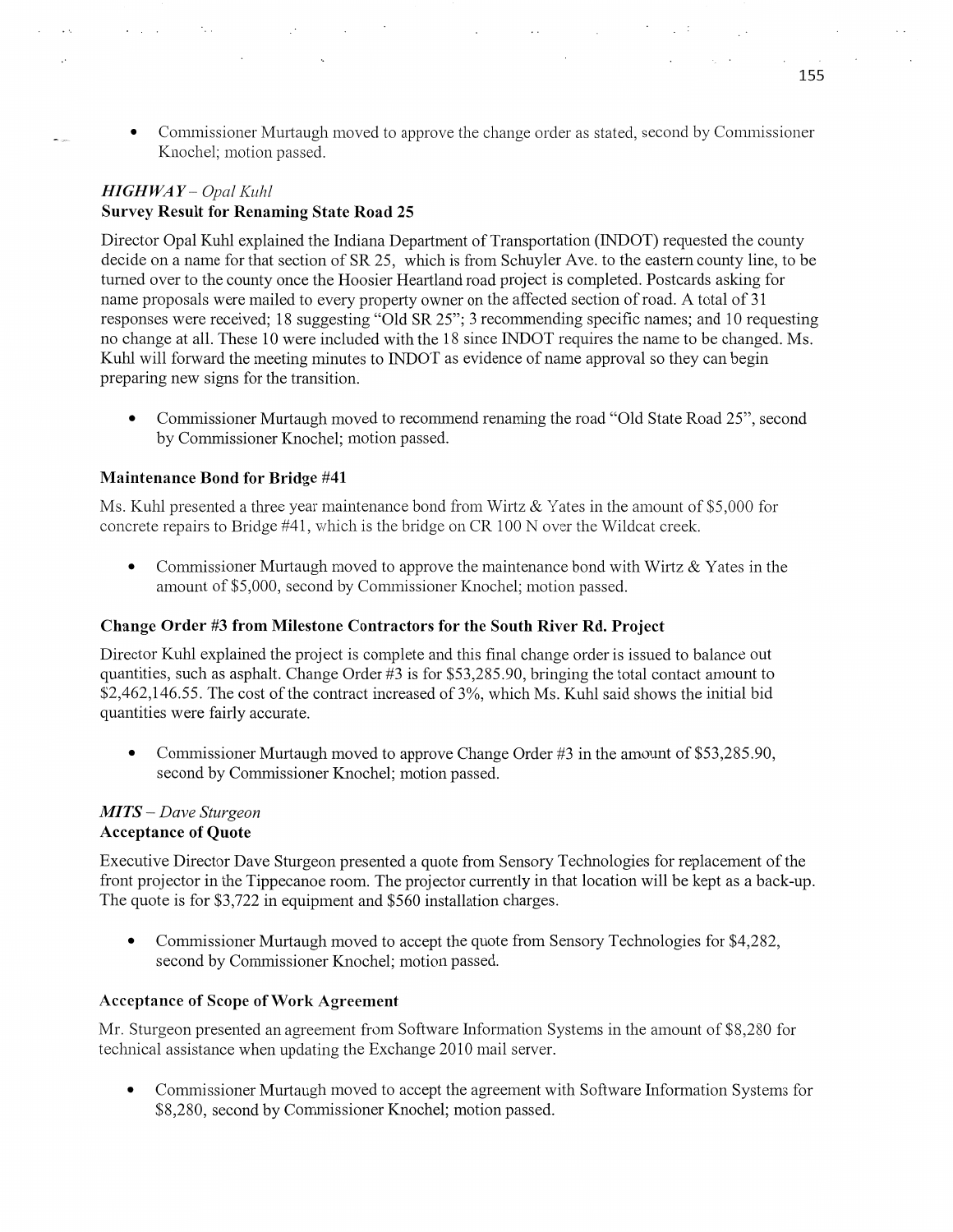### *GRANTS* — *Laurie Wilson*  Permission to **Accept**

 $\frac{d^2}{2}$  ,  $\frac{d^2}{2}$ 

Grant Administrator Laurie Wilson requested permission to accept the following grants:

- \$124,597 from the Substance Abuse and Mental Health Services Administration as a pass through agent for the Drug Free Coalition.
	- **0** Commissioner Murtaugh moved to accept the grant for \$124,597 as an agent for the Drug Free Coalition, second by Commissioner Knochel; motion passed.
- \$11,000 from the **Indiana** State Department of Health **/** Center for Disease Control & Prevention for the Public Preparedness Grant. **This** will fund an intern for the Emergency Preparedness Coordinator and purchase chairs for the department conference room.
	- **0** Commissioner Murtaugh moved to accept the grant for \$11,000 as stated, second by Commissioner Knochel; motion passed.

### Permission to Apply

Grant Administrator Laurie Wilson requested permission to apply for the following grant:

- \$71,647 from the Indiana State Department of Health to fund a part-time nursing clerk and a Vital records bilingual clerk for the County Health department.
	- **0** Commissioner Murtaugh moved to give permission to apply for a grant from the Indiana State Department of Health for \$11,000, second by Commissioner Knochel; motion passed.

#### *ASSESSOR* — *Linda Phillips*

County Assessor Linda Phillips presented a contract with Nexus for legal representation during property valuation appeals. The contracted attorney, Marilyn Meighen, formerly of Meighen & Associates, has joined Nexus so a new contract with Ms. Meighen of Nexus is necessary.

**0** Commissioner Murtaugh moved to approve the contract with Nexus for legal services, second by Commissioner Knochel; motion passed.

### *HUMAN RESOURCES* **—** *Shirley Mennen*

Human Resources Coordinator Shirley Mennen presented the Board with the proposed 2012 holiday schedule, explaining it reflects the same paid days off as approved by the state. **This** will allow all County employees, including those of the courts that adhere to the state schedule, to have the same holidays. Commissioner Knochel expressed his opinion that assigning Lincoln's birthday to the day after Thanksgiving and Washington's birthday to the day before Christmas diminishes the important contributions of these men to this nation and stated a desire to return President's Day to the calendar.

**0** Commissioner Murtaugh moved to approve the 2012 holiday schedule as presented, second by Commissioner Byers; motion passed 2 to 1 with Commissioner Knochel voting against.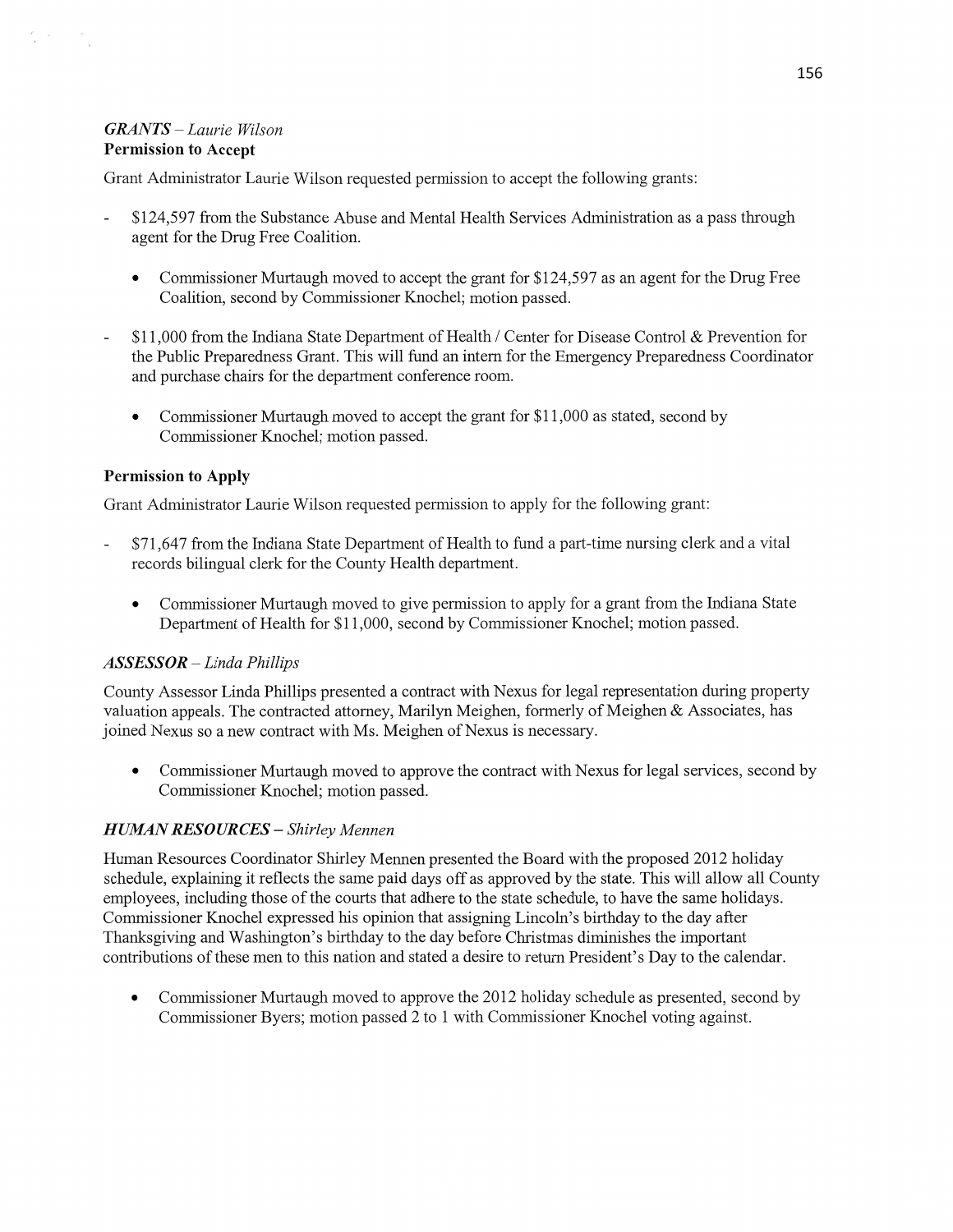### *RESOL UTION2011—30-CM*  Authorizing the Assignment of Certain Tax **Sale** Certificates to the **City** of **Lafayette**

 $\ddot{\phantom{0}}$ 

 $\sim 10$ 

 $\ddot{\phantom{a}}$ 

Commissioner Murtaugh explained fourteen properties have gone through a tax sale and Commissioner Certificate sale without being purchased. The City of Lafayette has expressed interest in these properties as a matter of economic growth with the intent of rehabilitation to return them to the tax rolls. Commissioner Murtaugh explained the County is statutorily unable to sell or improve this type of property and the only option is to give it to another taxing entity.

 $\mathcal{O}(\log n)$  , and  $\mathcal{O}(\log n)$  , and  $\mathcal{O}(\log n)$ 

**0** Commissioner Murtaugh moved to approve Resolution 2011-30-CM, second by Commissioner Knochel; motion passed.

### **SUPPLEMENTAL FINDINGS OF FACT AND ACTION TAKEN** Unsafe **Structure,** Ash Grove **Elevator,** Corner of Harrison **Road &** 900 **North,** Daniel Cartmell

Commissioner Byers stated an adjacent landowner to this property, Ms. Nola Gentry, has taken possession and agreed to demolish the unsafe structure clean up the surrounding area. Attorney Masson stated this action by Mr. Cartmell is essentially seen as a move towards compliance and recommended the board remove the \$5,000 lien that has been placed against the property. If action is not taken by Ms. Gentry the Board may impose a new penalty against the property if it deems necessary. There remains a civil penalty of \$5,000 against Mr. Cartmell but it can be removed at the Board's discretion at a later date if the building comes into building code compliance.

**0** Commissioner Murtaugh moved to approve the Supplemental Finding of Fact and Actions Taken regarding the unsafe structure at the Cartmell property, second by Commissioner Knochel; motion passed.

## *VILLA*

Commissioner Murtaugh moved to approve the application of Stephanie Dean Cain to the Tippecanoe Villa, second by Commissioner Knochel; motion passed.

## *REPORTS* ON *FILE*

The following reports are on file in the Commissioner's office:

- Crystal Creek Boarding Kennel  $\bullet$
- Parks Board  $\bullet$
- Clerk of the Court  $\bullet$
- $\bullet$ Treasurer
- Central Mail & Duplicating  $\bullet$

## $UNFINISHED / NEW BUSINESS$

None

## *PUBLIC COMMENT*

Paul Wright, *West Point* – He felt the WCSWD Director's new building proposal of \$250,000 was outrageous and questioned why the bids come in so much higher than anticipated. Commissioner Byers replied the initial figure was compiled without the aid of professional engineers qualified in all safety aspects for a building of this nature. Commissioner Murtaugh said the bids would be reviewed and could be rejected if there are not enough funds to cover the cost. Mr. Wright said he worked in hazardous waste